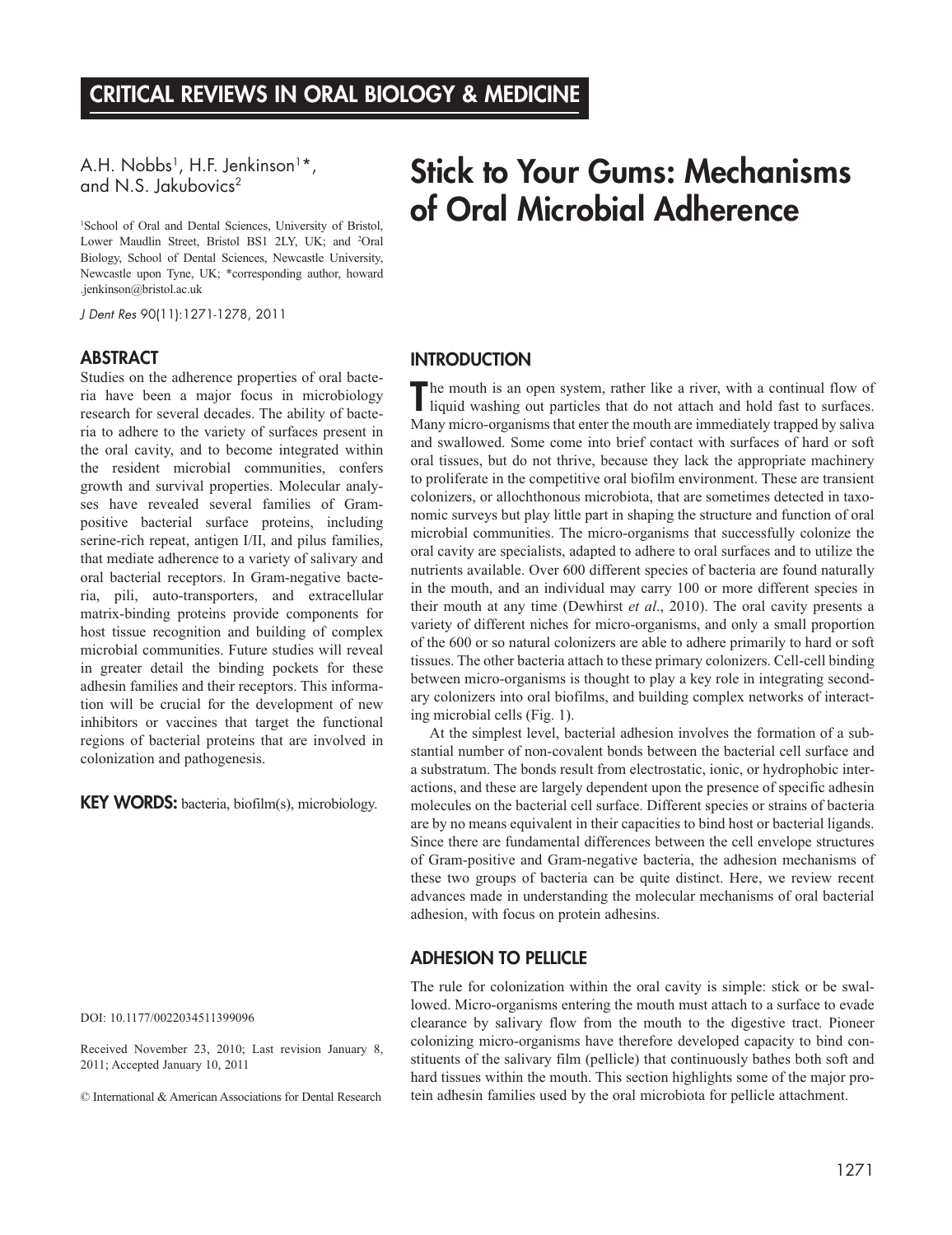

Figure 1. Diagrammatic representation of interactions occurring between oral micro-organisms and with host tissues that contribute to the formation of microbial communities within the human oral cavity. Microbial adhesins are represented as suction cups on stalks that may be flexible (*e.g*., pilus), while pellicle receptors are represented as molecular spheres. The adhesins are labeled according to the nomenclature in Table 1. Polysaccharides (RPS and glucan) are indicated as surrounding *Streptococcus* cells. Glucan-binding proteins (GBP) are not included in Table 1, although these play a crucial role in conjunction with glucosyltransferases (GTFs) in *S. mutans* colonization (Koo *et al*., 2010).

## Serine-rich Repeat (Srr) Protein Family

The Srr bacterial surface adhesins have the capacity to recognize carbohydrate (saccharide) moieties of glycosylated salivary constituents. The Srr proteins are produced by streptococci, staphylococci, and lactobacilli, and form appendages (fibrils or fimbriae) that extend up to 600 nm from the bacterial cell surface. They are characterized by the presence of multiple serinerich repeats that can constitute about 80% of the entire protein. High-resolution studies with *Streptococcus parasanguinis* Srr protein Fap1 (Ramboarina *et al*., 2010) suggest that the dipeptide S(V/I/E) repeats within the C-terminal region form a superhelical extended stalk that projects the N-terminal protein domain away from the bacterial cell surface. Each protein molecule is approximately 300 nm in length, and it is hypothesized that the molecules might be cross-linked head to tail *via* N-terminal lysine residues to generate 600 nm or longer fibrils. These could promote greater distance interactions between bacterium and substratum.

Two variants of Srr proteins have been found in oral commensal *Streptococcus gordonii*, designated Hsa and GspB. Both proteins mediate adhesion to salivary pellicle through recognition of sialic-acid-containing components, including salivary mucin MG2 and salivary agglutinin (Takamatsu *et al*., 2006). Discrete domains have been identified within these Srr proteins for mediating initial pellicle attachment *vs.* biofilm development (Wu *et al*., 1998, 2007; Takamatsu *et al*., 2006; Ramboarina *et al*., 2010), indicating the capacity of these adhesins to perform multiple adhesive functions simultaneously.

Further insights from structural studies of Fap1 relate to the influence of environmental factors on bacterial adhesive capabilities. It was found that lowering pH from 8 to 5 resulted in Fap1 conformational changes, and fibril aggregation with adhesive domains clustering uniquely at the tip (Ramboarina *et al*., 2010). Such changes were associated with a concomitant increase in adhesion of Fap1 to saliva-coated hydroxyapatite (Wu *et al*., 2007), suggesting a mechanism by which *S. parasanguinis* might resist competition by more aciduric microbes and survive in the environmental niche.

# Antigen I/II Family Polypeptides

To ensure colonization and persistence, bacteria express surface proteins that are capable of recognizing multiple receptors in the oral cavity. Some of the best characterized adhesins are members of the antigen I/II (AgI/II) family of polypeptides (Brady *et al*., 2010). The *Streptococcus mutans* AgI/II family polypeptide, variously designated as AgI/II, P1, SpaP, PAc, and AgB, is a protective antigen in experimental dental caries (Taubman and Nash, 2006). These adhesins have been described in virtually all streptococci indigenous to the oral cavity and have been found in pathogenic streptococci. Several AgI/II proteins have been shown to interact with salivary pellicle, specifically targeting innate immunity scavenger receptor glycoprotein-340 (gp-340). This may represent a pattern recognition molecule that is exploited by micro-organisms for colonization of the human host. Streptococcal attachment to fluid-phase gp-340 typically results in bacterial aggregation and clearance from the oral cavity by swallowing. However, this protein is also secreted by epithelial cells and adsorbed onto the surfaces of teeth, where it can promote adherence. Three predominant glycosylation variants of gp-340 have been identified in saliva, designated gp-340 I-III (Eriksson *et al*., 2007). Interestingly, *S. mutans* AgI/II protein exhibits significantly higher levels of adhesion to gp-340-I compared with glycoforms II and III, and this correlates with increased caries susceptibility in individuals producing gp-340-I (Jonasson *et al*., 2007). Thus, the specificity of bacterial adhesin-receptor interactions can influence both oral colonization and disease susceptibility.

AgI/II proteins fold to form elongated fibrillar structures that extend away from the streptococcal cell surface, presenting a potential adhesion domain at the tip (Larson *et al*., 2010). It is suggested that gp-340-binding sites within the stalk region might be utilized for initial attachment over an approximately 50-nm distance, while the C-terminal region adjacent to the cell surface promotes secondary, closer-range interactions (Fig. 1). Highresolution crystallography of the C-region of *S. gordonii* SspB (Forsgren *et al*., 2009) showed this to form two distinct domains, each containing a covalent isopeptide bond between a lysine and an asparagine residue. Such intra-molecular cross-links have been reported in Gram-positive bacterial pili (Kang *et al*., 2007) and are thought to stabilize elongated structures, potentially enabling streptococci to better resist detachment from oral surfaces. In support of this, it has been demonstrated that AgI/II proteins promote the specific adsorption of salivary proteins to the bacterial cell surface through the provision of enthalpically favorable adsorption sites (Xu *et al*., 2007a,b). These interactions are driven by short-range, pH-dependent electrostatic forces and are sufficiently strong to withstand variations in shear rate.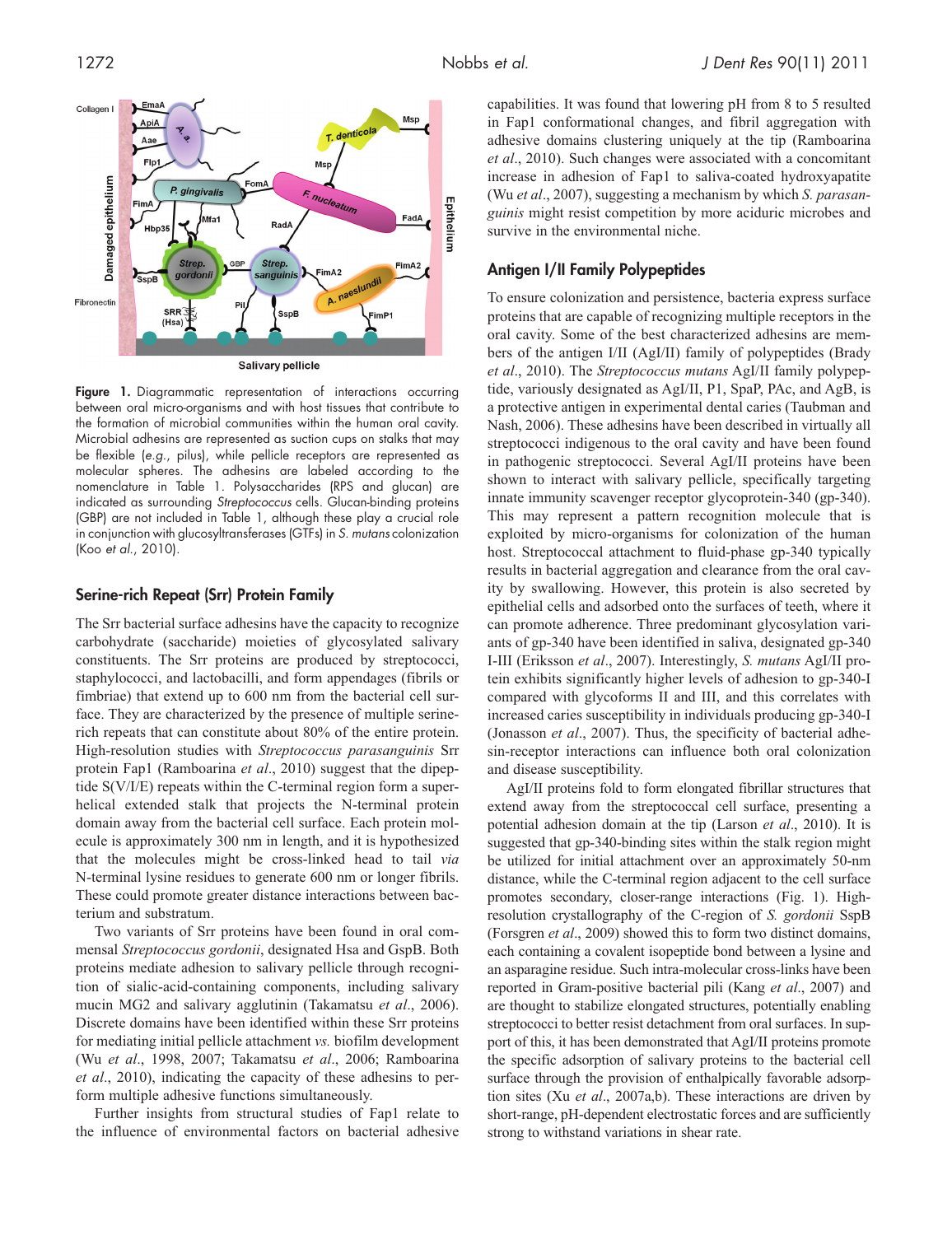| Protein Group                      | Protein(s)                                      | Species                  | Function(s) and/or Substrata                                                                                                                                                    |
|------------------------------------|-------------------------------------------------|--------------------------|---------------------------------------------------------------------------------------------------------------------------------------------------------------------------------|
| Serine-rich repeat<br>(Srr) family | Fap1                                            | S. parasanguinis         | Salivary pellicle                                                                                                                                                               |
|                                    | Hsa/GspB                                        | S. gordonii              | Salivary pellicle (gp-340); fibronectin; host cells                                                                                                                             |
| Antigen I/II family                | SpaP                                            | S. mutans                | Salivary pellicle; host cells $(\alpha_5\beta_1)$ integrins);<br>fibronectin; type I collagen; laminin                                                                          |
|                                    | SspA/SspB                                       | S. gordonii              | Salivary pellicle (gp-340); host cells $(\alpha_{5}\beta_{1})$ integrins);<br>fibronectin; type I collagen; co-aggregation<br>(Actinomyces spp.,<br>P. gingivalis, C. albicans) |
| Pili/Fimbriae                      | FadA                                            | F. nucleatum             | Epithelial/endothelial cells                                                                                                                                                    |
|                                    | FimA (major) fimbriae;<br>Mfa1 (minor) fimbriae | P. gingivalis            | Host cells $(\alpha_{\nu}\beta_{3}/\alpha_{5}\beta_{1})$ integrins); fibronectin; type I<br>collagen; co-aggregation (S. gordonii)                                              |
|                                    | Flp1                                            | A. actinomycetemcomitans | Epithelial cells; salivary pellicle                                                                                                                                             |
|                                    | FimP/Q (type I)/ FimA/B<br>(type 2)             | A. oris                  | Salivary pellicle; host cells; (Gal-GalNAc receptors);<br>co-aggregation (Streptococcus spp.)                                                                                   |
|                                    | PilA, B, C                                      | S. sanguinis             | Fibronectin; epithelial cells                                                                                                                                                   |
| Outer membrane<br>proteins         | FomA                                            | F. nucleatum             | Porin protein; salivary pellicle (statherin);<br>co-aggregation (P. gingivalis)                                                                                                 |
|                                    | <b>HBP35</b>                                    | P. gingivalis            | Co-aggregation (A. naeslundii; S. gordonii;<br>S. mutans)                                                                                                                       |
|                                    | Msp                                             | T. denticola             | Epithelial cells; fibronectin, fibrinogen, laminin, type I<br>collagen; co-aggregation (F. nucleatum;<br>P. gingivalis)                                                         |
| Auto-transporters                  | Aae/ApiA/EmaA                                   | A. actinomycetemcomitans | Epithelial cells; type I collagen                                                                                                                                               |
|                                    | RadD                                            | F. nucleatum             | Co-aggregation (Streptococcus spp.)                                                                                                                                             |

Table 1. Functional Properties of Bacterial Protein Adhesins Detailed in This Review

#### Outer Membrane Proteins – FomA

Not all surface proteins that promote oral microbial colonization are exclusive adhesins. One example is FomA, produced by *Fusobacterium nucleatum* (Fig. 2). The adhesins of Gram-negative bacteria can be divided into two classes: fimbrial adhesins and nonfimbrial adhesins, which include auto-transporters (see later) and outer membrane proteins (OMPs). FomA is a major OMP of *F. nucleatum* and belongs to a family of Gram-negative porin proteins. These proteins typically contain a β-barrel structure composed of trans-membrane, anti-parallel β-strands that fold back and forth across the lipid bilayer to form a series of surface-exposed loops that surround a central transmembrane channel (Puntervoll *et al*., 2002). The primary function of porin proteins is to allow for the non-specific diffusion of small solutes across the cell envelope. However, FomA also mediates strong attachment to the salivary constituent statherin (Sekine *et al*., 2004), a non-glycosylated phosphor-protein, specifically targeting epitope YQPVPE (Nakagaki *et al*., 2010). Studies are now under way in an attempt to resolve the crystal structure of FomA so that the reciprocal statherin-binding epitope in FomA can be identified.

# Adhesion to host Tissues

The adult oral cavity has a mean surface area of approximately 215 cm2 , of which 30% and 50% constitutes keratinized and non-keratinized soft tissues, respectively. The oral epithelium therefore provides an extensive surface to which micro-organisms can attach, with bacteria principally recognizing receptors expressed directly on the epithelial cell surface or components of the underlying extracellular matrix (ECM).

# Pili/Fibrillar Proteins

Many of the fibril adhesins involved in binding salivary pellicle, such as Srr and AgI/II proteins, are also implicated in bacterial attachment to host tissues (Table 1). Another major family of bacterial fibrillar proteins are pili. In Gram-positive bacteria, these appendages are formed from the sortase C-mediated polymerization of major (backbone) and minor (ancillary) protein subunits to generate a stalk that extends up to 3 µm from the cell surface, often with an adhesive tip. Pilus structures on the surface of *Streptococcus sanguinis* are composed of polymers of 3 distinct subunits (PilA, B, C) that promote attachment to fibronectin and epithelial cells (Okahashi *et al*., 2010). Two pilus loci have also been identified in *Actinomyces naeslundii*, type 1 (FimP/Q) and type 2 (FimA/B) (Mishra *et al*., 2007). Type 1 fimbriae promote adhesion of *A. naeslundii* T14V (renamed *A. oris*) to proline-rich proteins within salivary pellicle, while FimA of type 2 fimbriae targets Gal-GalNAc-containing structures on the surfaces of host cells and other members of the oral microbiota (Mishra *et al*., 2010) (Fig. 1).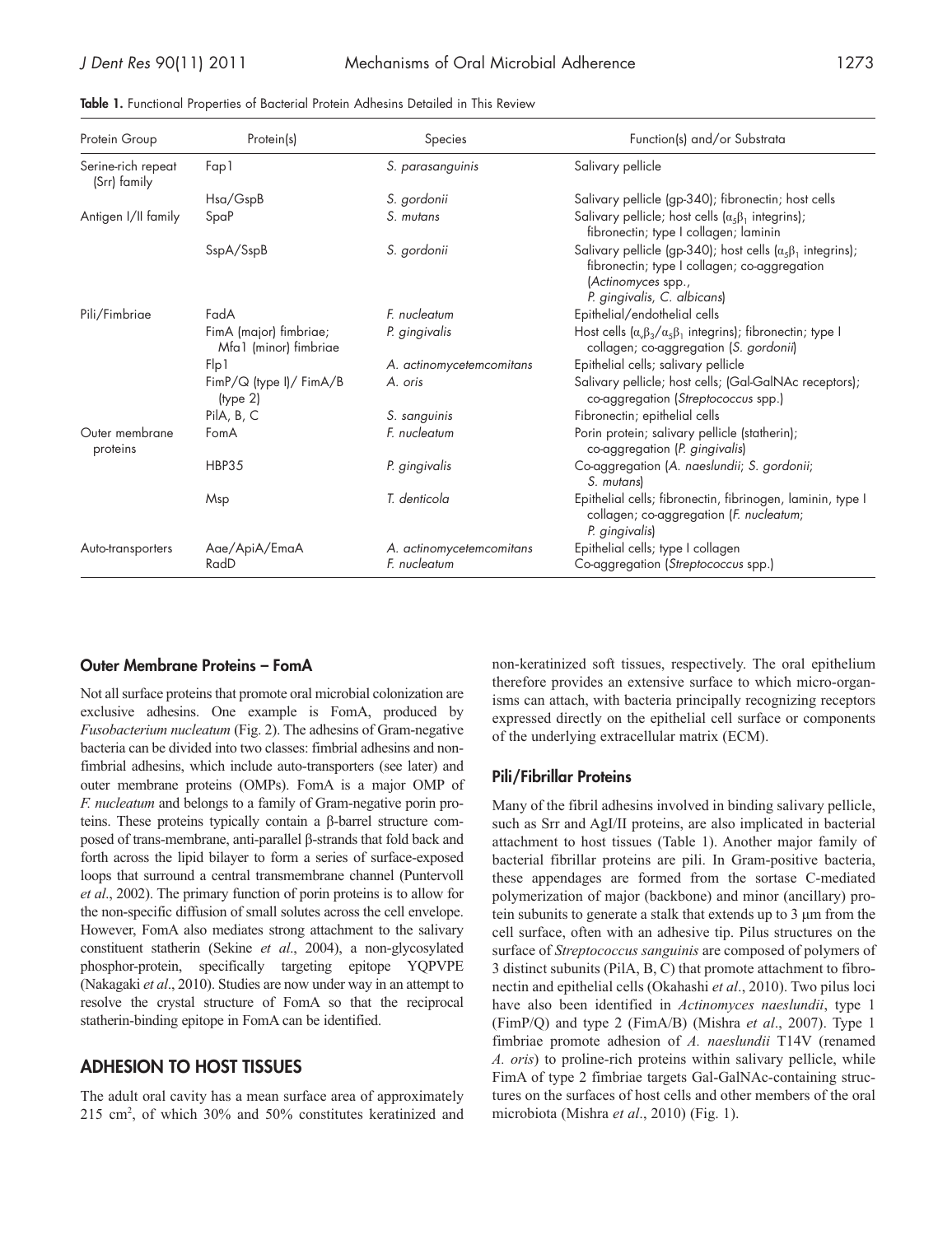Fibrillar proteins also serve as important adhesins for Gramnegative bacteria. The periodontal pathogen *Porphyromonas gingivalis* expresses at least two types of fimbriae: longer major fimbriae (from  $0.3$  to  $1.6 \mu m$ ), and shorter (from  $80$  to  $120 \text{ nm}$ ) minor fimbriae (Amano, 2010). The predominant protein components of these structures are FimA and Mfa1, respectively. Major fimbriae are the principal mediators of initial *P. gingivalis* attachment to gingival epithelial cells (GECs) through recognition of  $\alpha_{\nu}\beta_3$  and  $\alpha_5\beta_1$  integrin receptors on the epithelial cell surface (Yilmaz *et al*., 2002) (Fig. 1). At least 6 allelic forms of FimA have been discovered to date that bind integrin receptors with differing affinities, and this correlates with *P. gingivalis* strain pathogenicity (Amano *et al*., 2000). Ancillary subunits FimCDE of major fimbriae have also been shown to form a functional complex that mediates binding to ECM proteins fibronectin and type I collagen (Nishiyama *et al*., 2007; Pierce *et al*., 2009). The periodontal pathogen *Aggregatibacter actinomycetemcomitans* produces long fibrils of bundled pili resembling type IV pili (Kachlany *et al*., 2001). These appear to mediate adherence to a wide range of surfaces (Fig. 1), including salivary pellicle, suggesting that *A. actinomycetemcomitans* might in some aspects be considered an early colonizer (Fine *et al*., 2010).

The FadA fimbrial protein of *F. nucleatum* has received attention recently because of its novel structure and contribution to systemic complications associated with this oral bacterium. FadA exists in two forms: non-secreted pre-FadA (129-amino-acid residues) and secreted, mature FadA (mFadA, 111-amino-acid residues). The latter has recently been crystallized (Nithianantham *et al*., 2009), and an assembly model has been suggested in which mFadA subunits link in a head-to-tail pattern *via* a novel 'leucine chain' structural motif to form elongated filaments. These filaments are stabilized by intermolecular hydrophobic interactions between leucine residues, and may then intertwine or bundle to form thicker structures that support adhesion. FadA has been shown to promote attachment and invasion of *F. nucleatum* to epithelial and to endothelial cells (Han *et al*., 2005; Ikegami *et al*., 2009) (Fig. 1), but these functions are dependent upon the presence of both the pre-FadA and mFadA forms (M Xu *et al*., 2007). The role of pre-FadA in the overall structure of FadA filaments is not yet fully understood. The ability of FadA to promote endothelial cell interactions is one of the mechanisms by which *F. nucleatum* is posited to cause adverse pregnancy outcomes, enabling placental colonization to occur (Ikegami *et al*., 2009).

#### Outer Membrane Proteins – Msp

Oral spirochetes such as *Treponema denticola* are strongly associated with the progression of periodontal disease. One of the predominant adhesins of *T. denticola* is the major surface protein (Msp). Its precise localization within the cell is still under debate, but the N-terminal region appears to be responsible for many of the adhesive properties. These include binding ECM proteins fibronectin, fibrinogen, laminin, and type I collagen (Edwards *et al*., 2005), and epithelial or gingival fibroblast cells (Mathers *et al*., 1996; Fenno *et al*., 1998).

#### Auto-transporter Adhesins – EmaA

The other major class of non-fimbrial surface proteins found in Gram-negative bacteria is the auto-transporters (Henderson *et al*., 2004). They show rather diverse functions, such as the ability to condense host cell actin and to modulate apoptosis, but many remain uncharacterized. These proteins contain all the information required for their self-translocation to the bacterial cell surface and are divided into 3 domains: an N-terminal signal sequence, a central passenger domain, and a C-terminal translocation unit. The signal sequence directs passage of the protein into the periplasm *via* the Sec system. The translocation unit then inserts into the outer membrane to form a β-barrel pore, through which the passenger domain passes. This leads to presentation of the passenger domain at the cell surface, with the translocation unit serving as the membrane anchor.

The periodontopathogen *A. actinomycetemcomitans* expresses at least 3 auto-transporter adhesins, designated Aae, ApiA, and EmaA (Table 1). The Aae and ApiA proteins promote attachment of *A. actinomycetemcomitans* to human buccal cells and GECs (Asakawa *et al*., 2003; Rose *et al*., 2003; Fine *et al*., 2005), while EmaA binds type I collagen, a mechanism also associated with the initiation of infective endocarditis (Tang *et al*., 2008) (Fig. 1). EmaA is structurally distinct from the other two auto-transporters, with coiled-coil, glycosylated monomers trimerizing to form antenna-like protrusions on the bacterial cell surface. These comprise a stalk of approximately 150 nm that terminates in an ellipsoidal cap, within which the collagenbinding domain is located (Ruiz *et al*., 2006; Yu *et al*., 2008; Tang and Mintz, 2010). Specific amino acid residues within the stalk have been shown to introduce bends within the structure, conferring flexibility to ensure optimal adhesion to collagen (Yu *et al*., 2009).

# Co-Aggregation and Co-adhesion

The initial attachment of primary colonizers to oral surfaces presents new receptors for the subsequent adhesion of other bacteria. The binding of bacterial cells to pre-adherent cells on a surface is thought to be important for the recruitment of secondary colonizers to the oral biofilm. The adhesion of different bacteria to one another in suspension is termed 'co-aggregation' (Cisar *et al*., 1979), and is readily observable *in vitro*. Over 1000 pair-wise co-aggregation interactions have been demonstrated between and among different strains of oral bacteria (Kolenbrander *et al*., 2006). In many cases, co-aggregation involves the recognition of carbohydrate structures on one organism by lectin-like protein adhesins on the compatible partner. The identification of the key protein adhesins is still very much a work in progress.

# Antigen I/II Family Polypeptides

The streptococcal AgI/II polypeptides have diverse roles in adhesion to host substrates (see above), but are also important co-aggregation adhesins. The SspA and SspB polypeptides, produced by *S. gordonii*, interact directly with *P. gingivalis*. The SspB region containing the BAR (SspB Adhesion Region)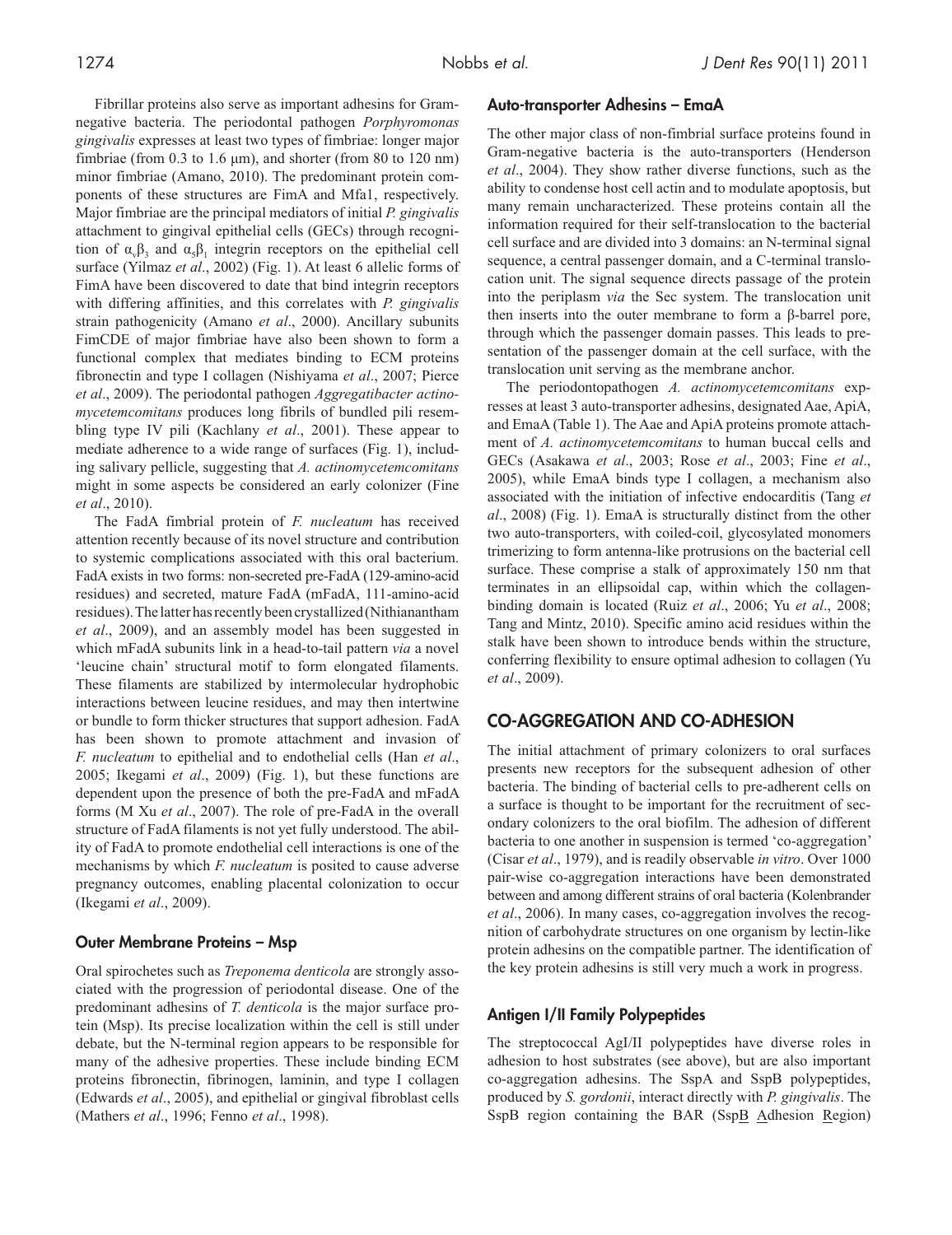domain is recognized by the short fimbriae of *P. gingivalis*. In the crystal structure of the C-terminal region of SspB, the BAR domain protrudes like a handle (Forsgren *et al*., 2010). Binding to the BAR domain may play an important role in the recruitment of *P. gingivalis* to pre-attached *S. gordonii* in dental plaque.

The *S. gordonii* AgI/II polypeptides also function in interactions with *Actinomyces* spp. and with *Candida albicans*. The SspB protein mediates co-aggregation with *A. oris* T14V (Jakubovics *et al*., 2005). By contrast, SspA interacts with *Actinomyces* sp. PK606 and is not involved in co-aggregation with *A. oris* T14V. The *Actinomyces* receptors for AgI/II are currently unknown. In contrast, interaction of *S. gordonii* SspB with the surfaces of *C. albicans* hyphal cells involves binding of SspB to glycoprotein receptor Als3p (Silverman *et al*., 2010). Als3p is a hyphal-specific cell wall protein and mediates a wide range of adherence functions in *C. albicans* (Hoyer *et al*., 2008). Several other glycosylphosphatidylinositol (GPI)-anchored proteins in *C. albicans*, including Hwp1, Eap1, and Rbt1, have been implicated in binding streptococci (Nobbs *et al*., 2010), thus enabling *C. albicans* to readily colonize surfaces already coated with streptococci.

#### Pili/Fibrillar Proteins

An AgI/II-independent interaction between *A. oris* T14V and *Streptococcus oralis* or *S. sanguinis* involves the recognition of streptococcal receptor polysaccharides (RPS) by *A. oris* type 2 fimbriae. In this interaction, the fimbrial shaft protein FimA acts as a lectin-like adhesin (Mishra *et al*., 2010). Antibodies against type 2 fimbriae and streptococcal receptor polysaccharides were co-localized in biofilms formed in the mouths of volunteers, suggesting that this association occurs *in vivo* (Palmer *et al*., 2003).

The short fimbriae (Mfa1) of *P. gingivalis*, which are involved in co-adhesion with *S. gordonii*, are regulated in mixed-species communities. The extracellular arginine deiminase of *Streptococcus cristatus* or *Streptococcus intermedius* signals the down-regulation of *mfa* and prohibits biofilm formation by *P. gingivalis* (Christopher *et al*., 2010; Wu and Xie, 2010). The signaling function of arginine deiminase resides within the C-terminal region and is not dependent upon enzyme activity. The arginine deiminase of *S. gordonii* is expressed at much lower levels than the equivalent protein of *S. cristatus* and does not induce down-regulation of *mfa*. It may be that *P. gingivalis* senses specific streptococcal arginine deiminase proteins and uses the information to select the most suitable streptococcal partner for co-adhesion and biofilm formation.

# Outer Membrane Proteins – RadD, FomA, HBP35, and Msp

*F. nucleatum* has an unusual promiscuity for co-aggregation interactions with both early- and late-colonizers. For this reason, *F. nucleatum* is sometimes thought of as a bridging bacterium in plaque, adhering to primary colonizers but also facilitating the integration of later colonizers, including pathogens such as *P. gingivalis* (Kolenbrander *et al*., 2006) (Fig. 2). Fluorescence



Figure 2. Role of *Fusobacterium nucleatum* as a bridge between earlyand late-colonizers. **(A)** *F. nucleatum* (orange) co-aggregates with many different genera, including early-colonizers such as streptococci (green), and with late-colonizers such as *A. actinomycetemcomitans* (purple) or *T. denticola* (blue). **(B)** Analysis of subgingival biofilms by fluorescence *in situ* hybridization with a specific probe for *F. nucleatum* (orange) shows that it is localized in the middle layer of the biofilm, between early- and late-colonizers (eubacterial probe; green). **(C)** The localization of *F. nucleatum* within the biofilm is highlighted in a cartoon depiction of panel B. Scale bar on panel B is 10 µm. Image B is adapted from Zijnge *et al*. (2010) with permission.

*in situ* hybridization has demonstrated that *F. nucleatum* colonizes the middle layer of subgingival dental plaque, supporting a bridging role for this organism (Zijnge *et al*., 2010). Adhesion of *F. nucleatum* to oral streptococci has been attributed to an arginine-sensitive protein adhesin on the surface of *F. nucleatum*. A spontaneous *F. nucleatum* ATCC 10953 mutant was isolated that was defective for co-aggregation with *S. cristatus*, *S. gordonii*, and *S. sanguinis*, but not with *P. gingivalis* (Edwards *et al*., 2007). The mutant lacked an approximately 360-kDa protein that was identified as a member of the auto-transporter family, RadD, confirmed as an arginine-inhibitable adhesin responsible for co-aggregation with streptococci (Kaplan *et al*., 2009). Dual-species biofilm formation with *S. sanguinis* was impaired in a *radD* mutant. In addition, RadD was shown to mediate arginine-sensitive interactions with secretory IgA and with human lymphocytes (Edwards *et al*., 2007; Kaplan *et al*., 2009).

Co-aggregation between *F. nucleatum* and *P. gingivalis* is sensitive to lactose but not to arginine, and has been attributed to a 42-kDa lectin-like adhesin FomA on the surface of *F. nucleatum* (Kinder and Holt, 1993). Co-inoculation of biofilm models with *P. gingivalis* and *F. nucleatum* resulted in increased biofilm formation compared with that achieved with either species on its own (Periasamy and Kolenbrander, 2009; Liu *et al*., 2010). Antibodies against FomA abrogated this mutualistic interaction (Liu *et al*., 2010). Co-aggregation between *F. nucleatum* and *P. gingivalis* may be important in periodontal disease. In a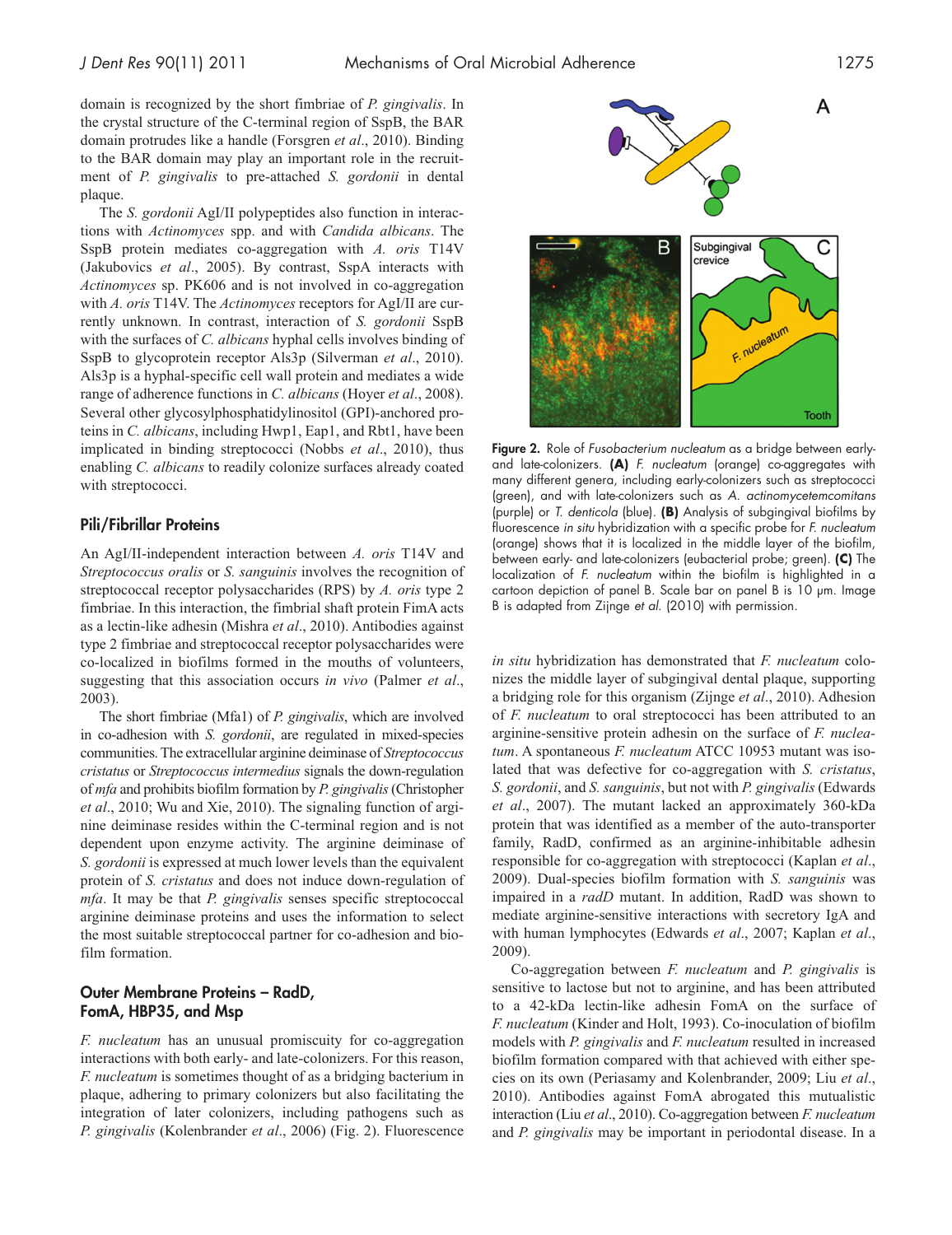Table 2. Some Approaches to the Identification of Microbial Adhesins

| Methodology               | Example                                                                                                                                     | Reference                              |
|---------------------------|---------------------------------------------------------------------------------------------------------------------------------------------|----------------------------------------|
| Genome<br>mining          | Specialized software to identify<br>potential adhesions, e.g.,<br><b>SPAAN</b>                                                              | Sachdeva<br>et al., 2005               |
| Functional<br>genomics    | High-throughput assays, e.g.,<br>receptors within salivary<br>proteome recognized by<br>Helicobacter pylori and<br>vice versa               | Walz<br>et al., 2009                   |
| Gene knockout             | Mutation of srtA encoding sortase Davies<br>releases cell-wall-anchored<br>adhesins in Gram-positive<br>hacteria                            | et al., 2009                           |
| Protein<br>expression     | Recombinant proteins from<br>H. pylori fixed to nickel-<br>adsorbed beads and screened<br>for adherence to epithelial cells                 | Rubinsztein-<br>Dunlop<br>et al., 2005 |
| Receptor<br>tagging       | Biotin-tagged receptor with<br>linked photoreactive group<br>that, when activated,<br>biotinylates the cognate adhesin                      | Ilver<br>et al., 1998                  |
| Genome display<br>library | Infection-associated antigens<br>identified by screening<br>pneumococcal genome display<br>libraries with sera from infected<br>individuals | Papasergi<br>et al., 2010              |

mouse model of periodontitis, gingival inflammation was enhanced in dual-species cultures compared with *F. nucleatum* or *P. gingivalis* monocultures. Antibodies against FomA, or vaccination targeting FomA, overcame this increased inflammation, indicating that FomA-mediated co-aggregation was important *in vivo*.

Non-fimbrial proteins of *P. gingivalis*, including Arggingipain, Lys-gingipain, and hemagglutinin (Hag), function in co-aggregation interactions. *P. gingivalis* cells also release vesicles that are capable of agglutinating a wide variety of microorganisms. There is evidence that vesicles are important in biofilm formation (Kulp and Kuehn, 2010). Antibodies against the outer membrane heme-binding protein HBP35, which is found in vesicles, inhibit co-aggregation between *P. gingivalis* vesicles and *A. naeslundii* (Abiko *et al*., 1997). Mutants in *hbp35* produce vesicles with reduced ability to agglutinate *S. gordonii*, *S. mutans*, or *A. naeslundii* (Hiratsuka *et al*., 2008). However, other potential co-aggregation-mediating adhesins, including hemagglutinins and fimbriae, were reduced in the *hbp35* mutant, indicating that the role of HBP35 in co-aggregation may be indirect.

*P. gingivalis* also co-aggregates with *T. denticola*, and these two organisms form a mutualistic partnership for biofilm growth (Yamada *et al*., 2005). Co-aggregation depends upon *T. denticola* Msp (Rosen *et al*., 2008), and purified Msp binds *P. gingivalis*. Likewise, Msp mediates interactions between *T. denticola* and *F. nucleatum* (Fig. 1). However, differences in the mechanisms of co-aggregation were noted: Binding of *T. denticola* to *F. nucleatum* was inhibited by galactose, whereas co-aggregation with *P. gingivalis* was not (Rosen *et al*., 2008). De-glycosylation of Msp with the enzyme N-glycosidase F inhibited co-aggregation of *T. denticola* with *F. nucleatum* but not with *P. gingivalis*. Analysis of these data suggests that carbohydrate moieties on Msp interact with *F. nucleatum*, while the polypeptide backbone mediates co-aggregation with *P. gingivalis*.

# **SUMMARY**

# New Approaches to the Identification of Adhesins

The identification and characterization of key adhesins that stabilize oral biofilm communities are important goals, since adhesins are potentially excellent targets for measures to control the microbial population in the mouth (see below). Large-scale genomic sequencing endeavors such as the human microbiome project (Nelson *et al*., 2010) are providing a wealth of data that can be mined to search for new adhesin genes (Table 2). Attempts to make sense of the vast amounts of data will benefit greatly from concerted efforts to organize the genome sequences and to make them accessible to scientists who do not have specialized bioinformatics training. Several databases for oral bacterial genome analysis are already in place—for example, the Human Oral Microbiome Database (Dewhirst *et al*., 2010). Genome sequences can provide useful information for the identification of potential adhesins, but the confirmation of adhesin roles ultimately depends upon biological experimentation (Table 2).

## Applications of Adhesin Identification

Dental caries and periodontal disease are chronic infectious diseases that are becoming increasingly prevalent throughout the global population at huge economic cost. Current chemoprophylactic therapies can be rendered ineffective by microbial antibiotic resistance, host toxicity, or problems with maintaining a functional dose within the oral cavity. The development of vaccines or other control regimens is therefore an attractive alternative strategy.

The principle of oral disease vaccines is to induce antigenspecific antibodies against the causative agent or agents that inhibit the infection process by one of 3 main mechanisms: antibody-mediated clearance, blocking of essential receptors required for microbial attachment, and inhibition of enzymes required for metabolism or colonization. For mutans streptococci, 3 proteins are promising vaccine candidates: AgI/II family polypeptide SpaP, GTF, and GbpB (Taubman and Nash, 2006). However, dental caries is not associated just with *S. mutans*; therefore, vaccines targeting only these organisms may not be 100% effective.

No clinical trials have been performed to date against periodontitis. Nonetheless, animal models have shown that vaccines against fimbriae, gingipains, or OMPs can successfully interfere with *P. gingivalis* colonization and reduce periodontal bone resorption (Persson, 2005; Beevi *et al*., 2009). Molecular information about adherence mechanisms can also be exploited in the design of replacement therapies, attachment-blocking peptides, and biomimetics or signaling inhibitors to disrupt microbial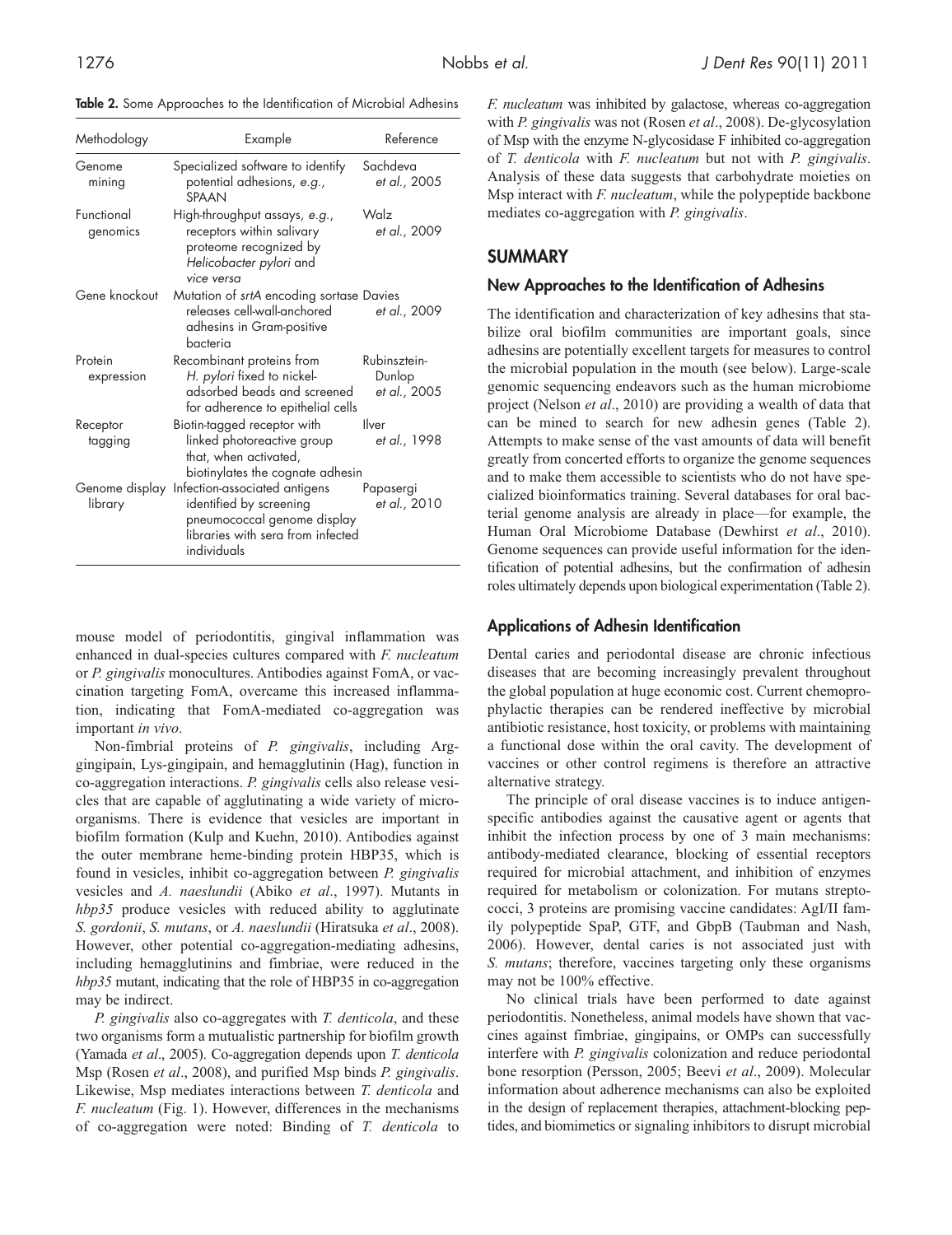community development (Nobbs *et al*., 2009; Chen and Wang, 2010). Some of these approaches already show much promise. It is clear that members of the oral microbiota utilize an astounding repertoire of mechanisms, involving a multitude of surface components, to ensure their attachment, persistence, and pathogenicity within the oral cavity. Paradoxically, however, it is these very strengths that we hope may reveal their weaknesses, enabling the development of novel strategies to control colonization and infection.

# **ACKNOWLEDGMENTS**

Work in the authors' laboratories is funded by the NIH (NIDCR) R01 DE016690 and the Wellcome Trust (#081855 and #084979), and by a S*f*AM New Lecturer Grant. We acknowledge the tremendous contributions that Paul Kolenbrander has made, not only to this field of research, but also to the development of our careers: He has been an inspiration to each of us.

## **REFERENCES**

- Abiko Y, Ogura N, Matsuda U, Yanagi K, Takiguchi H (1997). A human monoclonal antibody which inhibits the coaggregation activity of *Porphyromonas gingivalis*. *Infect Immun* 65:3966-3969.
- Amano A (2010). Bacterial adhesins to host components in periodontitis. *Periodontol 2000* 52:12-37.
- Amano A, Kuboniwa M, Nakagawa I, Akiyama S, Morisaki I, Hamada S (2000). Prevalence of specific genotypes of *Porphyromonas gingivalis fimA* and periodontal health status. *J Dent Res* 79:1664-1668.
- Asakawa R, Komatsuzawa H, Kawai T, Yamada S, Goncalves RB, Izumi S*, et al*. (2003). Outer membrane protein 100, a versatile virulence factor of *Actinobacillus actinomycetemcomitans*. *Mol Microbiol* 50:1125-1139.
- Beevi L, Hedge S, Kashyap R, Kumar A (2009). Vaccines and periodontal diseases—an insight. *Dent Update* 36:635-638.
- Brady LJ, Maddocks SE, Larson MR, Forsgren N, Persson K, Deivanayagam CC*, et al*. (2010). The changing faces of *Streptococcus* antigen I/II polypeptide family adhesins. *Mol Microbiol* 77:276-286.
- Chen F, Wang D (2010). Novel technologies for the prevention and treatment of dental caries: a patent survey. *Expert Opin Ther Pat* 20:681-694.
- Christopher AB, Arndt A, Cugini C, Davey ME (2010). A streptococcal effector protein that inhibits *Porphyromonas gingivalis* biofilm development. *Microbiology* 156:3469-3477.
- Cisar JO, Kolenbrander PE, McIntire FC (1979). Specificity of coaggregation reactions between human oral streptococci and strains of *Actinomyces viscosus* or *Actinomyces naeslundii*. *Infect Immun* 24:742-752.
- Davies JR, Svensater G, Herzberg MC (2009). Identification of novel LPXTG-linked surface proteins from *Streptococcus gordonii*. *Microbiology* 155:1977-1988.
- Dewhirst FE, Chen T, Izard J, Paster BJ, Tanner AC, Yu WH*, et al*. (2010). The human oral microbiome. *J Bacteriol* 192:5002-5017.
- Edwards AM, Jenkinson HF, Woodward MJ, Dymock D (2005). Binding properties and adhesion-mediating regions of the major sheath protein of *Treponema denticola* ATCC 35405. *Infect Immun* 73:2891-2898.
- Edwards AM, Grossman TJ, Rudney JD (2007). Association of a high-molecular weight arginine-binding protein of *Fusobacterium nucleatum* ATCC 10953 with adhesion to secretory immunoglobulin A and coaggregation with *Streptococcus cristatus*. *Oral Microbiol Immunol* 22:217-224.
- Eriksson C, Frängsmyr L, Danielsson Niemi L, Loimaranta V, Holmskov U, Bergman T*, et al*. (2007). Variant size- and glycoforms of the scavenger receptor cysteine-rich protein gp-340 with differential bacterial aggregation. *Glycoconj J* 24:131-142.
- Fenno JC, Hannam PM, Leung WK, Tamura M, Uitto VJ, McBride BC (1998). Cytopathic effects of the major surface protein and the chymotrypsin-like protease of *Treponema denticola*. *Infect Immun* 66:1869-1877.
- Fine DH, Velliyagounder K, Furgang D, Kaplan JB (2005). The *Actinobacillus actinomycetemcomitans* autotransporter adhesin Aae exhibits specificity for buccal epithelial cells from humans and old world primates. *Infect Immun* 73:1947-1953.
- Fine DH, Markowitz K, Furgang D, Velliyagounder K (2010). *Aggregatibacter actinomycetemcomitans* as an early colonizer of oral tissues: epithelium as a reservoir? *J Clin Microbiol* 48:4464-4473.
- Forsgren N, Lamont RJ, Persson K (2009). Crystal structure of the variable domain of the *Streptococcus gordonii* surface protein SspB. *Protein Sci* 18:1896-1905.
- Forsgren N, Lamont RJ, Persson K (2010). Two intramolecular isopeptide bonds are identified in the crystal structure of the *Streptococcus gordonii* SspB C-terminal domain. *J Mol Biol* 397:740-751.
- Han YW, Ikegami A, Rajanna C, Kawsar HI, Zhou Y, Li M*, et al*. (2005). Identification and characterization of a novel adhesin unique to oral fusobacteria. *J Bacteriol* 187:5330-5340.
- Henderson IR, Navarro-Garcia F, Desvaux M, Fernandez RC, Ala'Aldeen D (2004). Type V protein secretion pathway: the autotransporter story. *Microbiol Mol Biol Rev* 68:692-744.
- Hiratsuka K, Hayakawa M, Kiyama-Kishikawa M, Sasaki Y, Hirai T, Abiko Y (2008). Role of the hemin-binding protein 35 (HBP35) of *Porphyromonas gingivalis* in coaggregation. *Microb Pathog* 44:320-328.
- Hoyer LL, Green CB, Oh SH, Zhao X (2008). Discovering the secrets of the *Candida albicans* agglutinin-like sequence (ALS) gene family—a sticky pursuit. *Med Mycol* 46:1-15.
- Ikegami A, Chung P, Han YW (2009). Complementation of the fadA mutation in *Fusobacterium nucleatum* demonstrates that the surface-exposed adhesin promotes cellular invasion and placental colonization. *Infect Immun* 77:3075-3079.
- Ilver D, Arnqvist A, Ogren J, Frick IM, Kersulyte D, Incecik ET*, et al*. (1998). *Helicobacter pylori* adhesin binding fucosylated histo-blood group antigens revealed by retagging. *Science* 279:373-377.
- Jakubovics NS, Stromberg N, van Dolleweerd CJ, Kelly CG, Jenkinson HF (2005). Differential binding specificities of oral streptococcal antigen I/ II family adhesins for human or bacterial ligands. *Mol Microbiol* 55:1591-1605.
- Jonasson A, Eriksson C, Jenkinson HF, Kallestal C, Johansson I, Stromberg N (2007). Innate immunity glycoprotein gp-340 variants may modulate human susceptibility to dental caries. *BMC Infect Dis* 7:57.
- Kachlany SC, Planet PJ, Desalle R, Fine DH, Figurski DH, Kaplan JB (2001). *flp-1*, the first representative of a new pilin gene subfamily, is required for non-specific adherence of *Actinobacillus actinomycetemcomitans*. *Mol Microbiol* 40:542-554.
- Kang HJ, Coulibaly F, Clow F, Proft T, Baker EN (2007). Stabilizing isopeptide bonds revealed in Gram-positive bacterial pilus structure. *Science* 318:1625-1628.
- Kaplan CW, Lux R, Haake SK, Shi W (2009). The *Fusobacterium nucleatum* outer membrane protein RadD is an arginine-inhibitable adhesin required for inter-species adherence and the structured architecture of multispecies biofilm. *Mol Microbiol* 71:35-47.
- Kinder SA, Holt SC (1993). Localization of the *Fusobacterium nucleatum* T18 adhesin activity mediating coaggregation with *Porphyromonas gingivalis* T22. *J Bacteriol* 175:840-850.
- Kolenbrander PE, Palmer RJ Jr, Rickard AH, Jakubovics NS, Chalmers NI, Diaz PI (2006). Bacterial interactions and successions during plaque development. *Periodontol 2000* 42:47-79.
- Koo H, Xiao J, Klein MI, Jeon JG (2010). Exopolysaccharides produced by *Streptococcus mutans* glucosyltransferases modulate the establishment of microcolonies within multispecies biofilms. *J Bacteriol* 192:3024-3032.
- Kulp A, Kuehn MJ (2010). Biological functions and biogenesis of secreted bacterial outer membrane vesicles. *Annu Rev Microbiol* 64:163-184.
- Larson MR, Rajashankar KR, Patel MH, Robinette RA, Crowley PJ, Michalek S*, et al*. (2010). Elongated fibrillar structure of a streptococcal adhesin assembled by the high-affinity association of alpha- and PPII-helices. *Proc Natl Acad Sci USA* 107:5983-5988.
- Liu PF, Shi W, Zhu W, Smith JW, Hsieh SL, Gallo RL*, et al*. (2010). Vaccination targeting surface FomA of *Fusobacterium nucleatum* against bacterial co-aggregation: implication for treatment of periodontal infection and halitosis. *Vaccine* 28:3496-3505.